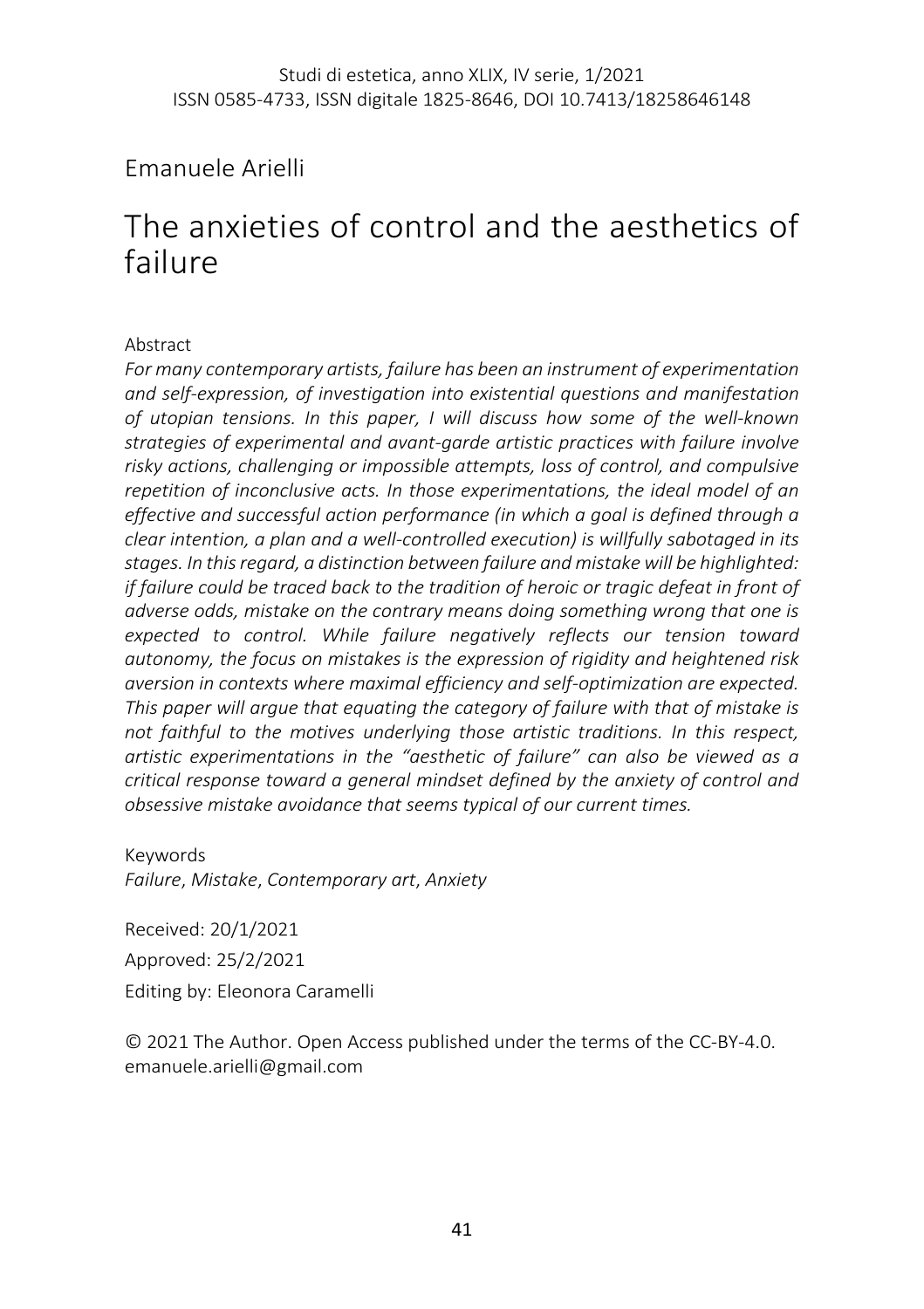#### *Introduction*

"Ever tried. Ever failed. No matter. Try again. Fail Again. Fail better" (*Worstward Ho*, Samuel Beckett, 1983). In recent history, this line from playwright Samuel Beckett became a popular catchphrase of managerial language and the motto of start-up entrepreneurialism, along with the appeal to self-optimization and resilience as a way of dealing with mistakes and failures. Training in the "art of failing" meant to empower the individual to unleash his creative potential, affirm his freedom and autonomy, liberate him from the anxiety of *not making it*, and the temptation of defeatism.

According to the famous analysis of Boltansky and Chiapello (1999), this new corporate language is directly inspired by the rebellious attitude of the artistic avant-garde and its anti-establishment shock techniques. Just as the avant-garde artist creatively innovated through the targeted provocation of dominant cultural codes, in the same way the strategy of breaking old paradigms seems to be functionalized as today's *disruptive* organizational strategy.

The purpose of this paper is not to go into this debate, but to point out how the ethics of failure is grounded on an "aesthetics of failure" that has been examined in the modern art tradition. On top of this, this paper aims to illustrate how the transformation of Beckett's famous saying into a corporatist motto loses sight of the more subtle elements of the question of failure and, ultimately, constitutes an essential misuse of this concept. For many contemporary artists, failure has been in fact an instrument of experimentation and self-expression through the investigation of one's own limits and the manifestation of utopian tensions, ultimately growing into an existential examination. This will lead to the clarification of the difference between failure and mistake as general philosophical categories, involving a reference to some contemporary debates around the role of individual responsibility and the *need of control* that comes with it. It will be argued that the blurring of that distinction in today's dominant thinking and the reduction of failure as a form of mistake constitute a critical departure to the "aesthetic of failure" explored by many art practices.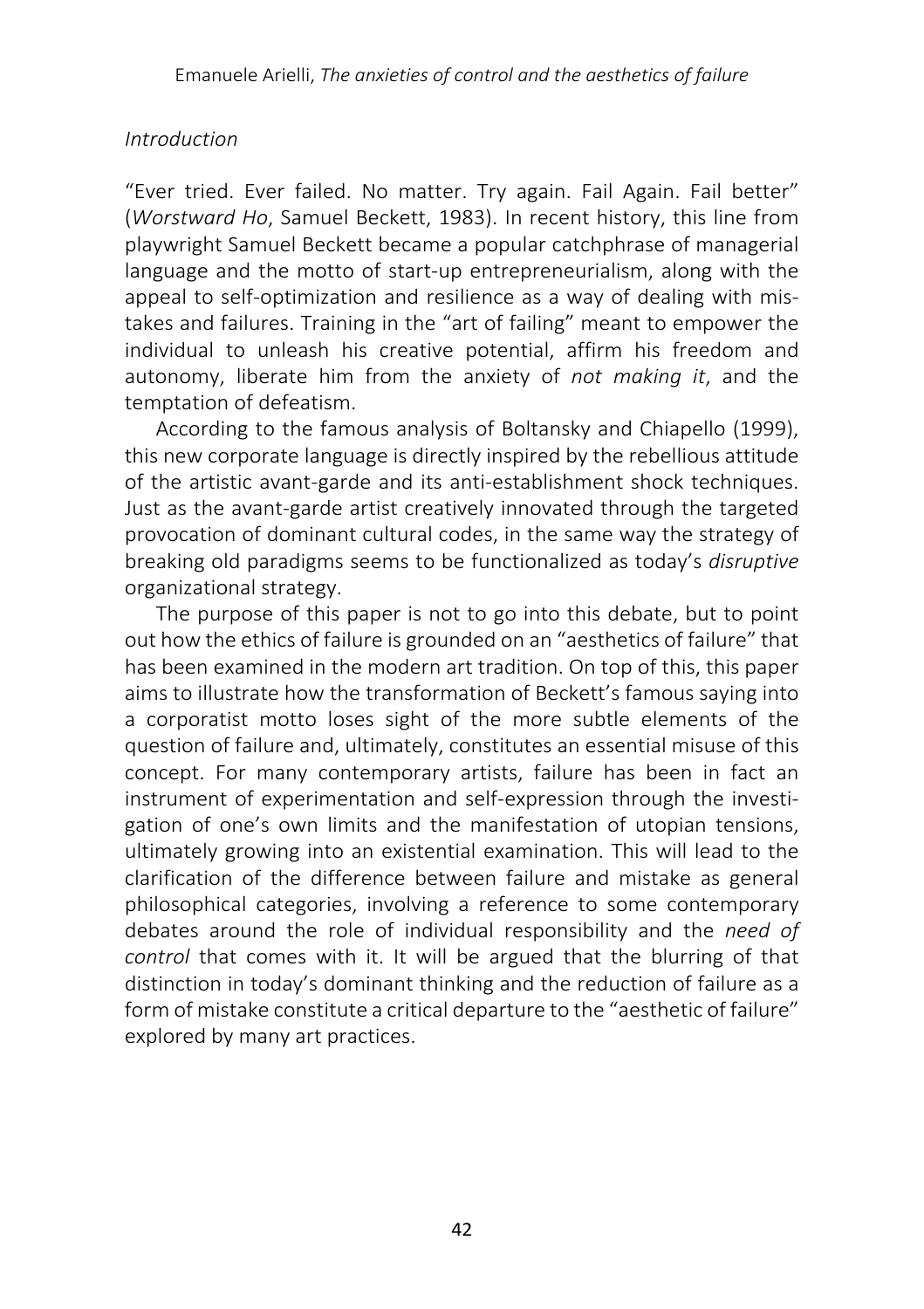#### *Failure and modernity*

An aesthetics of failure in the context of artistic practices can initially be understood in two possible ways: 1) as a failed artistic operation, namely one that does not succeed, and 2) as a symbolic and conceptual thematisation of failure within the artistic practice (failure as content). The first meaning refers to the situation in which the artist is unable to meet certain aesthetic expectations, because s/he is ill-inspired, uncreative, or because s/he makes blatant errors in the execution, fails to control and master the expressive material, or is simply rejected by the public or critics. Relevant in this context are many cases of famous artistic failures that later turned out to be successes: basically most instances of innovation and challenge to the dominant sensibility that paved the way for the evolution of new styles and new artistic ideas. Art's outsiders such as the Impressionists, who first brought their work together in the *Salon des Refusés* after being rejected by the Jury of the Pariser Salon, are one notable example. While critics and the public mocked the *Refusés* at the beginning (1863), in the following editions of 1874, 1875 and 1886, participating in that exhibition became a sign of distinction and artistic innovation. A similar purpose was served by the *Society of Independent Artists*, an association collecting "failed" works, namely works with no awards or approval by juries, but who in turn rejected Duchamp's "Fountain" as unacceptable in 1917. Avant-garde provocation becomes the means by which failure – understood here as rejection by the public and institutions – becomes a device of attention. This is also true today: think of Christoph Büchel's (1966-) well-planned controversies, such as the deconsecrated church that hosted the Icelandic pavilion and was converted into a real mosque during the 56th Venice Biennale, or the *Barca Nostra* exhibition at the 58th Biennale, where Büchel showcased a real shipwrecked boat in which hundreds of migrants died. As for the mosque, it was deemed an improper use of the exhibition space and the installation was forced to close, yet in its failure, the work remains one of the most discussed and remembered episodes of that Biennale.

The second sense of failure concerns situations in which an artist purposely turns failure into the object of his expression. This meaning would not seem particularly original given that any representation of human defeat would fall into this category. Historically, almost every narrative has been a depiction of human endeavors facing the risk of defeat, where a protagonist goes through challenges, faces threats, and suffers the consequences of bad decisions and of his own character flaws.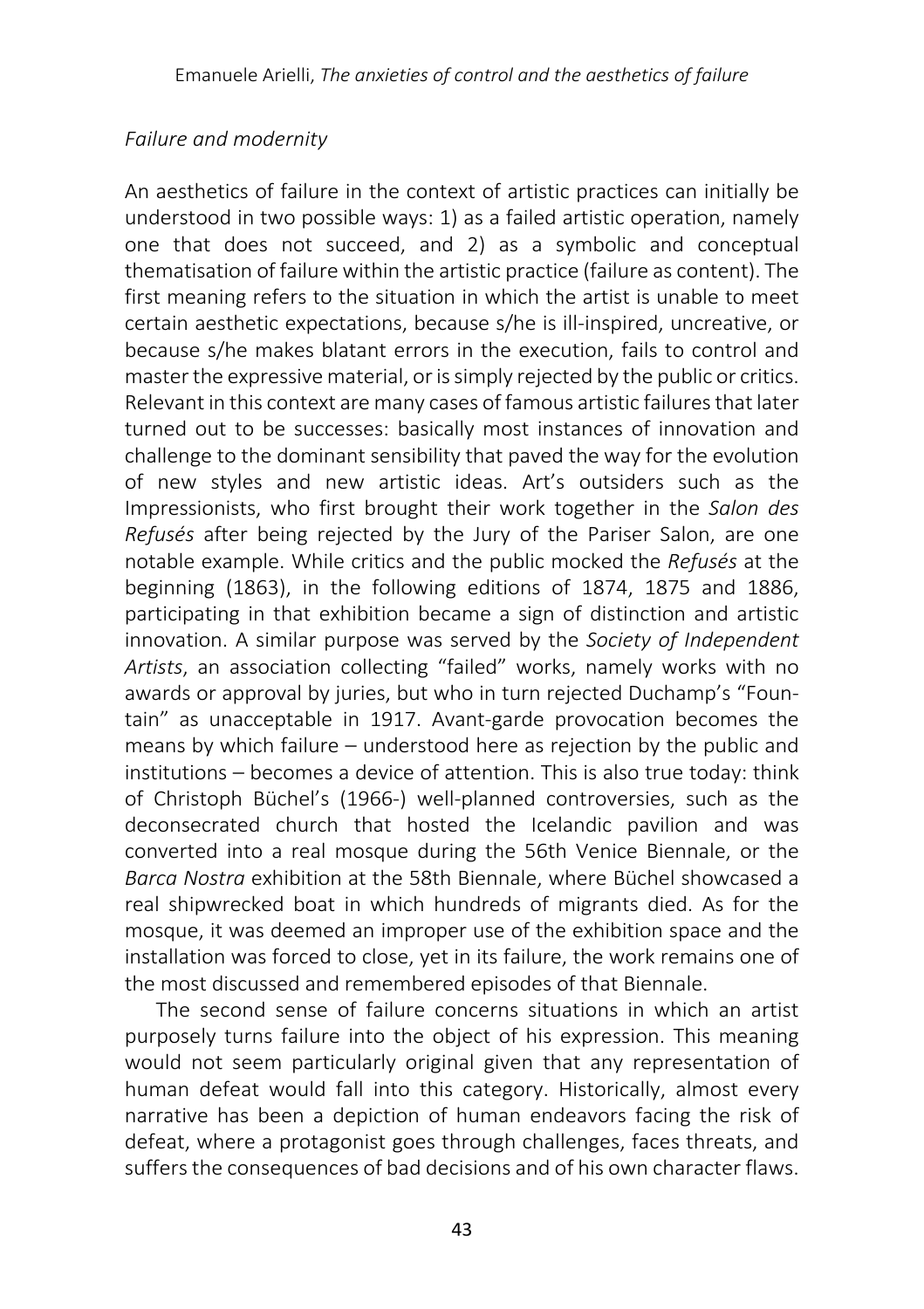Heroic challenges and tragedy are classic manifestations of it. Also in the context of current artistic practices, failure is a topic of numerous curatorial initiatives concerned with the critical issues of the present, like the perceived fallibility of ideological struggles and the nature of downfall in contemporary art-making. There are plenty of manifestations in which again the Beckettian statement makes its appearance: the exhibition *Try Again. Fail again. Fail Better* within the Momentum 2006, the 4th Nordic festival of contemporary art; the 2007 exhibition in Basel, *The Art of Failure*; and the 2013 exhibition *Fail better. Moving images* in the Hamburger Kunsthalle. As a final example, the auction *Bound to fail* at the New York-based Christie's Gallery was actually a commercial success, displaying a collection of works by contemporary famed artists on the topic of failure.

In these two understandings of the concept, a third possibility is left out, in which the artist does not passively suffer failure, nor does he represent it, but one in which he deliberately exposes himself to the risk of not succeeding. This is the case in which the artist experiments with the disruption of his own doing; he enacts the inconclusiveness of an action and the impossibility of a task. Through such gestures, he thematizes failure in the most direct way: not by telling it, but by showing it. As a synthesis of the two meanings, this third possibility is the product of a self-reflective process that has its origins in Romanticism and is subsequently developed in modernism and in contemporary artistic practices: failure as a formal characteristic of the work itself, as a condition of artistic making (and therefore, more generally, as the fusion of art and life), and not only as content that the artist represents with detachment. In modernist literature, we can see this in the provocation of traditional aesthetic canons, in the refusal of narrative and formal coherence, in its deliberate sabotage as an aesthetic tactic: Walter Benjamin had explicitly indicated in Franz Kafka the maximum expression of an aesthetics of failure<sup>1</sup>. Moreover, Theodor W. Adorno (1970) also sees in Kafka but especially in Beckett major examples of how modern art deliberately operates assabotage through the merciless exhibition of its own fallibility and imperfection, becoming "anti-art". In the context of this discussion, and without wanting to identify the vast topic of negativity with the issue

 $1$  "To do justice to the figure of Kafka in its purity and its peculiar beauty, one must never lose sight of one thing: it is the purity and beauty of failure. There is nothing more memorable than the fervor with which Kafka emphasized his failure" (Letter to Gershom Scholem, 1938).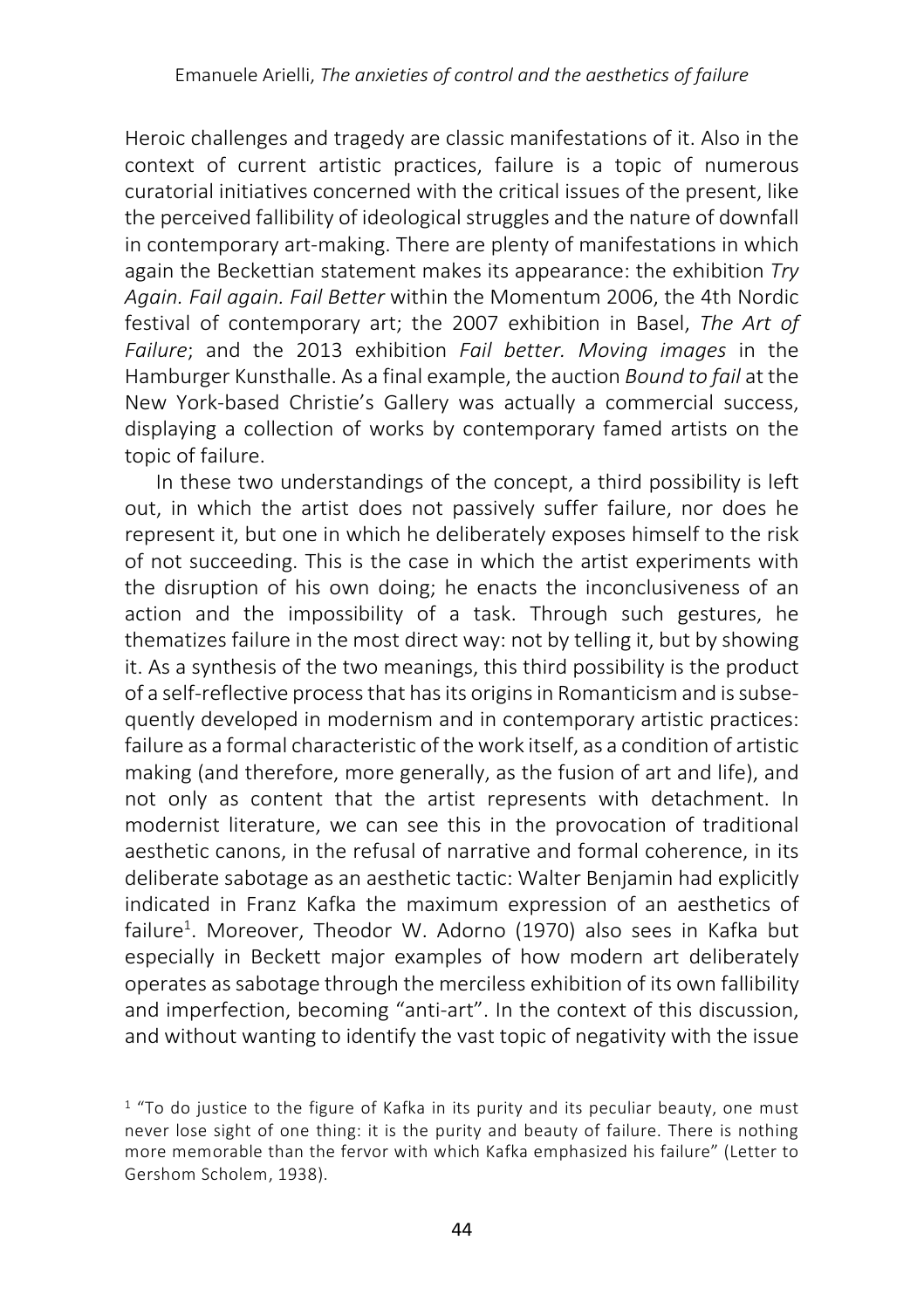of failure, I simply mention how Adorno emphasizes the difference between merely thematizing absurdity and failure, as Bertolt Brecht or the existentialists would do (think of Jean-Paul Sartre's "didactic plays"), and actually performing it in a genuine way. Beckett's works "are raised to the level of the most advanced artistic means" (Adorno 1984 [1961]: 119): negativity manifests itself on a formal level through the impossibility of narrating and of uttering meaningful sentences: "Kafka's prose and Beckett's plays and his genuinely colossal novel *The Unnamable* have an effect in comparison to which official works of committed art look like children's games – they arouse the anxiety that existentialism only talks about" (Adorno 1992 [1965]: 90). The existentialist position would also presuppose an integral and free subject who experiences the absurd, while in Kafka and Beckett the dissolution concerns the very subjectivity of the narrative subjects and of the artist himself, leading to semantic dead ends; in this dissolution the work of art cannot find a fulfilled form according to traditional canons. The aesthetics of failure in this perspective is not the mere representation of failure (as in the second meaning), nor the simple artistic "failure" (the first meaning), but concerns the enactment of the very impossibility to gain a perspective on this failure. Failure is *performed* rather than talked about; and in this, ultimately, lies its specific aesthetic value.

## *Artful failures*

Performed failures concern not only the category of the negative and the issue of meaninglessness or absurdity, but also the artists' attempt to selfreflexively elaborate the nature of the art-making process, the relationship between their freedom and the criteria of acceptability, and the pragmatic nature of the *misshapen* act. Typical examples in this context are artist's attempts that are designated to inevitably fail, of which there are numerous examples in the conceptual experimentations of the 60s and 70s of the last century. An example is Marcel Broodthaers's *La Pluie (Projet pour un texte)* (1969), a short film that shows the artist in the process of writing a text in his garden. However, the text can never be completed, since the rain that constantly pours down washes the ink off the page. Another notable example in the context of American conceptualism are John Baldessari's experimentations, such as *Wrong* (1967), a series of photographic images, most of them poorly executed, out of focus or unconvincing, violating the classical rules of composition.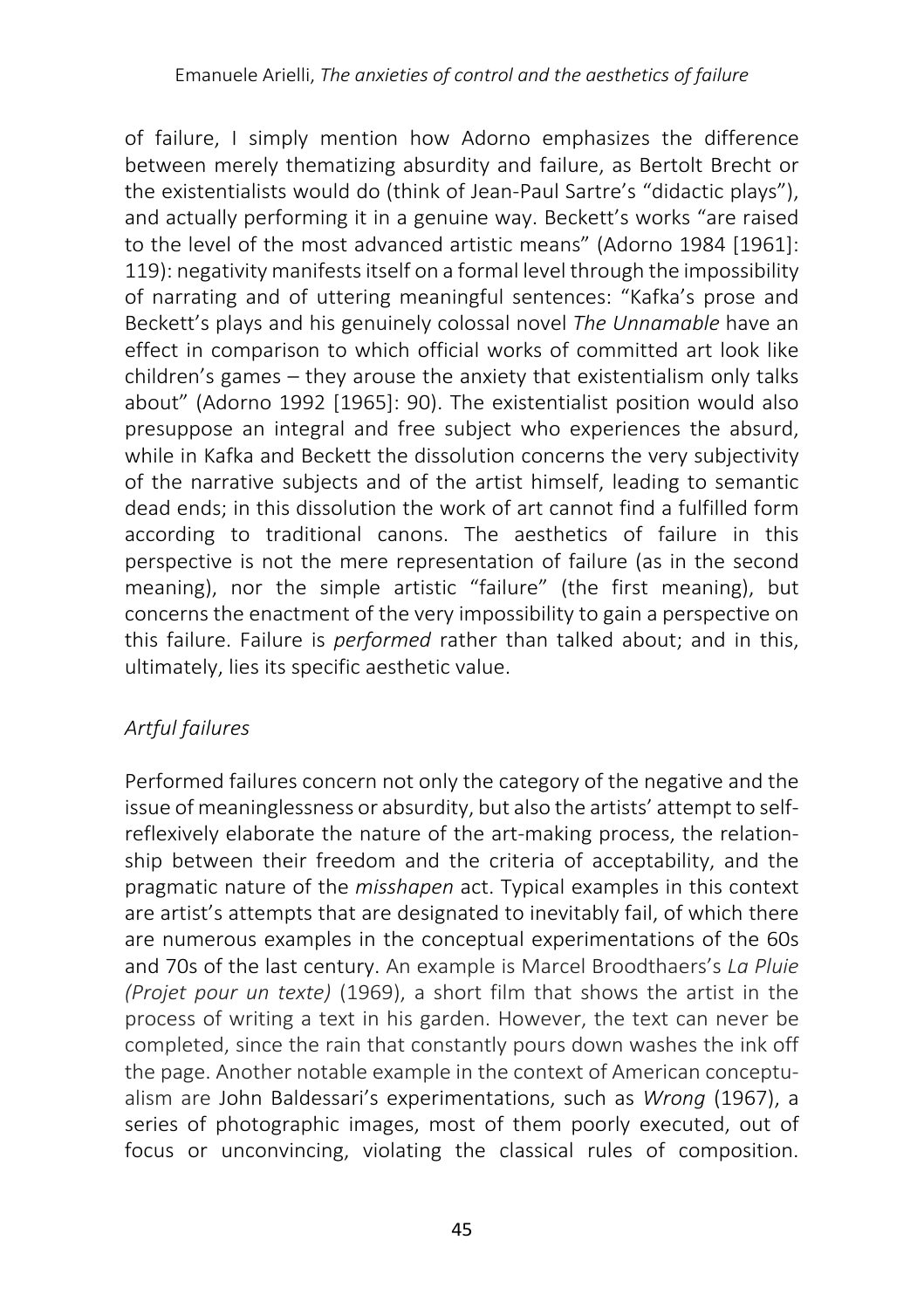Baldessari's intention was to show how artistic freedom should also question criteria of wrongness or rightness. The aesthetic of imperfection that belong to Baldessari's trademark is showed also in his series of photographic documentations where several attempts at accomplishing arbitrary goals are pictured: *Throwing three balls in the air to get an equilateral triangle* (1972-1973), *Throwing three balls in the air to get a straightl line* (1973), and *Throwing four balls in the air to get a square* (1974), selecting the *Best out of 36 tries*. The results are often imperfect so that the documented attempts could be considered almost-failures.

These may seem paradoxical examples, in which the work "succeeds" insofar as it tries to enact something bound to fail. In this respect, the case of Bas Jan Ader (1942-1976) is a remarkable example of the tensions and limits between real and enacted failure. In his small but notorious body of works, the so-called *Fall* series shows the artist in different risky situations of falling: in *Fall 1, Los Angeles* (1970) Ader is sitting on a chair on the roof of his house and then suddenly loses control, rolling in slow motion off the roof and into the bushes below, his shoes flying off. In *Fall 2, Amsterdam* (1970) the artist is riding a bicycle on a road near a canal and suddenly swerves into the water. The shorts are both humorous and tragic, a perfect representation of loss of control, of inevitable *falling and failing*: "When I fell off the roof of my house, or into a canal, it was because gravity made itself master over me" (Ader 1971). The works succeed by means of a controlled loss of control. Namely, by trying to perform the fact of not being the master of his own destiny, Ader stayed at the edge of catastrophic failure, but never crossed it. An edge that was yet fatally crossed in 1975, as Bas Jan Ader tried to traverse the Atlantic by sailing from the East Coast of the United States to Europe with a very small boat, as part of a project titled *In search of the miraculous*. He disappeared at sea and only the boat was recovered one year later, leaving his project unfulfilled, despite many suggesting to see this tragic event as the apotheosis of Ader's artistic work.

A different issue concerns truly failed works, which are regarded as failed because, for instance, they were ultimately discarded by the artist herself or by critics, without any later reappraisal by other observers. The contemplation of an entire body of failed works is what we see in projects such as Michael Landy's *Break down* (2001), in which he systematically destroyed all his belongings, generating more than five tons of landfill. Later, with *Art bin* (2010), Landy transformed the South London Gallery into a container, asking other artists to discard their works of art. The enormous bin becomes, in his words, "a monument to creative failure".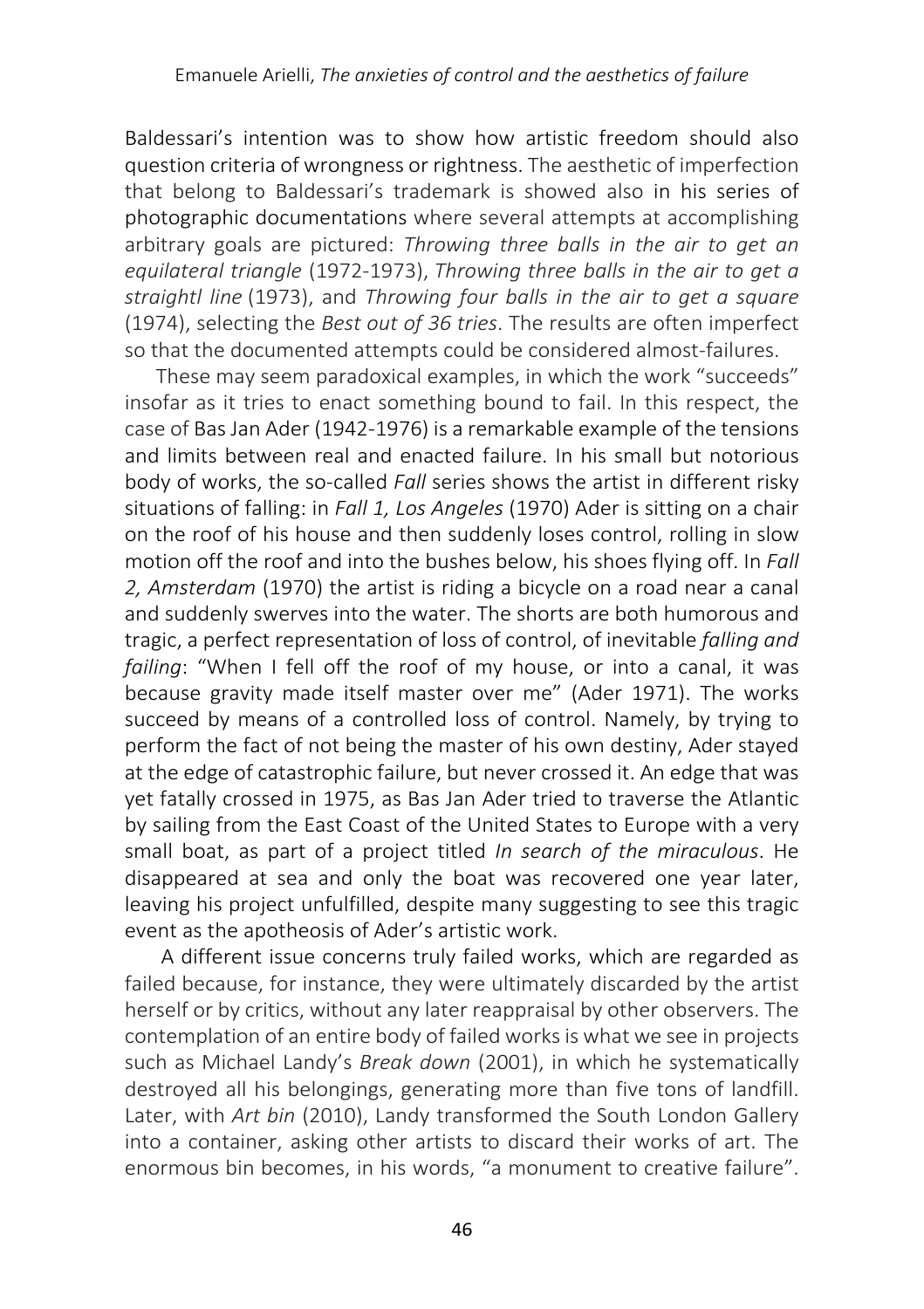Along an analogous path, Jeremy Deller, an artist who has often reflected on the imperfect and unpredictable character of artistic achievement and sees failing as an intrinsic and inevitable component of every making, presented during his retrospective *Joy of people* (2012) a section entitled *My failures*. In his own words: this is "a section of works that I wish I'd been able to make but wasn't able to"<sup>2</sup>. Similarly, Cesare Pietroiusti features in his 2015 exhibition *Lavori da vergognarsi, ovvero il riscatto delle opere neglette* (*Works to be ashamed of, that is, the redemption of neglected*) works that were never exhibited, works that were started and never finished or were discarded because they were considered unsuitable or were mere derivative copies of other artists' pieces. Their display, by showing not only the polished side of the artistic process, but also all the imperfections and the dead ends of this endeavor, functions as a magnifying device of the inner workings of the processes of artmaking.

Through these examples of experimentations, we see failure as a *disconnection between intention and action*, between desire and reality (see Macrì 2017: 65). This allows a critical re-discussion of the idea of the artist/maker as the one capable of masterfully bringing a creative intention into reality. As a matter of fact, creative activity in its pragmatic dimension is an exemplary case of performed action: a subject, in this case the artist, starting from an inspiration, defines a goal and formulates an intentional plan of action based on the knowledge and the expertise as how to achieve the goal. Thereafter, the artist masters the execution of the action and leads to its completion in the final product, the artwork, and to its successful delivery toward an audience which is in the condition to appreciate it. Since art-making is marked by the ideal of mastery and control in which all these stages are carried out seamlessly, exercises of *loss of control* and pragmatic manumission can occur at every step of this performative chain, starting from the formulation of the intention, to its execution, up to its final fulfillment<sup>3</sup>. The Dadaist explorations on automatisms, to make an example, act through a radical subversion of intentional control, drawing inspiration from the psychoanalytic suggestions on slips and missed actions, understood as an error of conscious

<sup>2</sup> https://www.jeremydeller.org/MyFailures/MyFailures.php

<sup>&</sup>lt;sup>3</sup> This schematic description of an ideal course of action principally takes completed artworks in consideration. This of course does not exclude the fact that uncompleted artworks could still be aesthetically fulfilling. From this perspective, some may say that Michelangelo failed in completing the *Pietà Rondanini*, which was left unfinished, but is still an aesthetically remarkable work.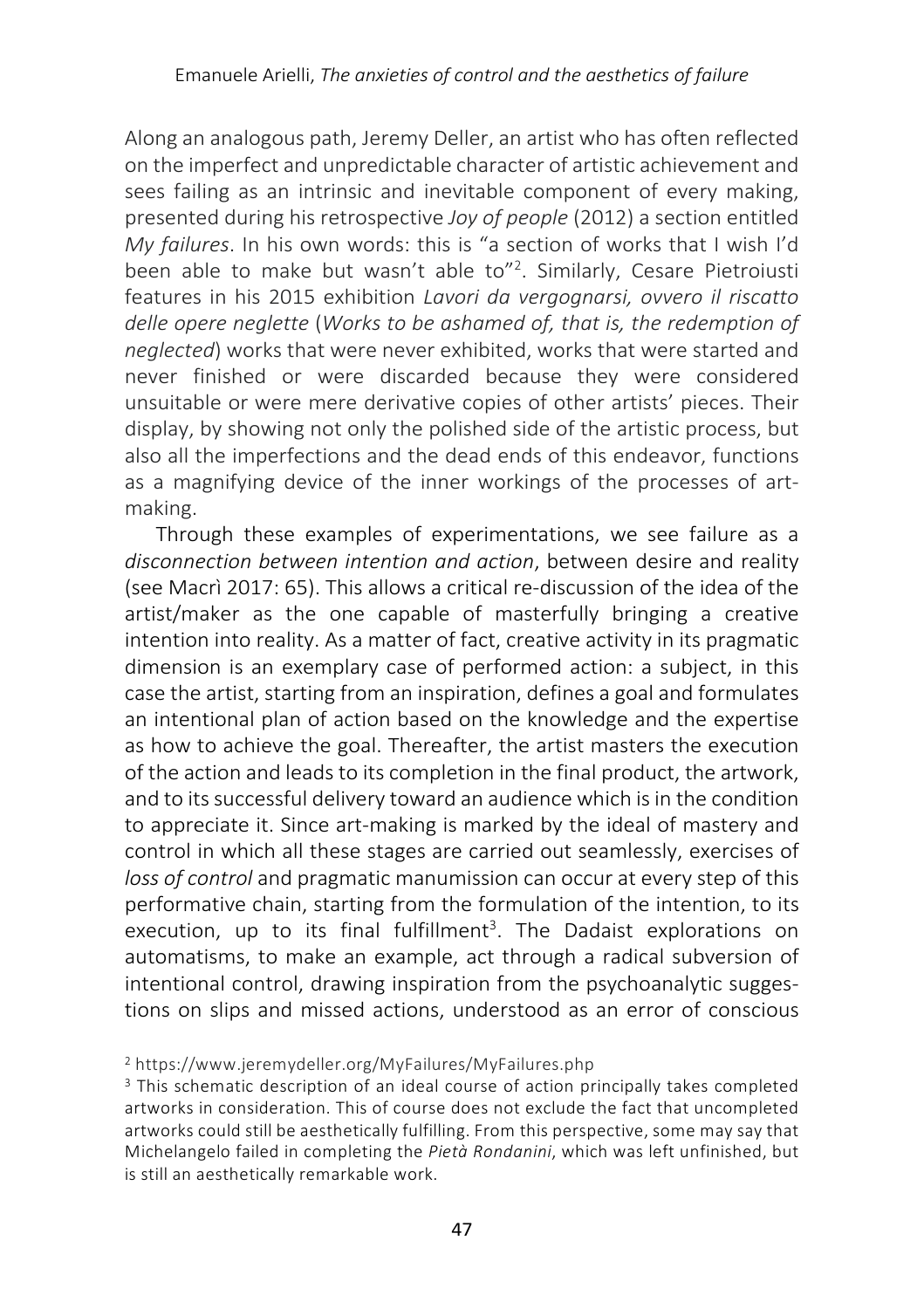control that ultimately reveals the underlying "truth" of the unconscious drives. Likewise, the stage of controlled action execution is disabled in all experimentations that make use of chance processes, like in action painting or in the use of random operations in music (ex. Marcel Duchamp's *Erratum musical* of 1913 and John Cage's work).

The willful violations of pragmatically fulfilled action coincide with the numerous well-known experimentations in the artistic history of the 20th century as a manifestation of creative freedom. The relationship between failure and freedom has been a central motif since Romanticism and Romantic art, whose peculiarity is the fact that "the subjectivity of the artist stands above his material and his production, since it is no longer dominated by the given conditions, […] but holds in its own power, and subject to its own choice" (Hegel 1975: 602). Later, Nietzsche's statements that life is founded and strengthened thanks to error, and that error is a necessity for the very definition of humanity, will ultimately inspire the beginnings of the avant-garde: the impulse to free oneself from the constraints of "correctness" as a form of affirmation of individual autonomy. More specifically, the avant-garde movements of the twentieth century also thoroughly explored the negation of the objectuality of the artwork by means of operations aimed at deforming, deconstructing, destroying the object. Following Adorno: "The perennial revolt of art against art has its *fundamentum in re* […]. If it is essential to artworks that they be things, it is no less essential that they negate their own status as things, and thus art turns against art" (Adorno 1984 [1970]: 28): from Rauschenberg's *Übermalungen* in the 50s (and his *Erased de Kooning drawing*, 1953) to the more explicit "Destruction art" of the 1960s. Such interventions investigated the performative dimension of deconstructive actions, such as cutting (Lucio Fontana's canvases), dissolving (the chemical experimentations by Mark Boyle and Joan Hills; Ulay's *Fototot*, 1976), blowing up (several works by artists such as Arman, Jean Tinguely, Kendel Geers, Michael Sailstorfer), burning (Alberto Burri, Yves Klein, Annea Lockwood), and shattering (Robert Smithson's *Map of Broken Glass*, 1969). The well-known trend toward the dematerialization of art in the 1960s (Lippard, 1969) and, more generally, conceptual art, with its the tension toward the (almost) total disappearance of the object and the denial of its aesthetic presence, are foremost manifestation of the "revolt of art against art". We could include in this list all self-damaging performative operations that involve the artist's body (Gina Pane, Chris Burden, Vito Acconci), but also more recent attempts to include the public itself in the destructive process, like in the 2011 installation *Gewicht des Sehens*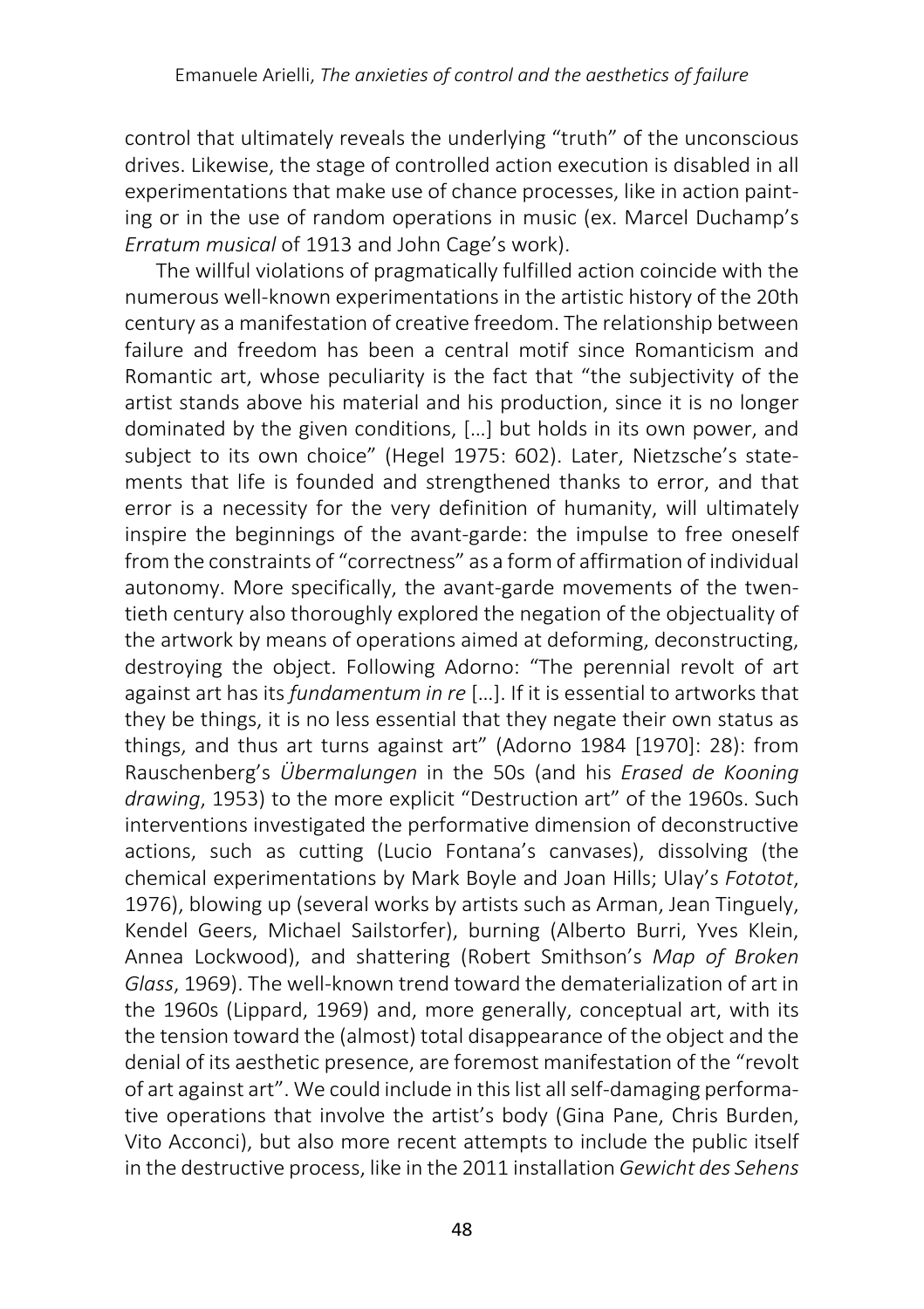(*The weight of vision*) by Antonia Low, in which the floor of the exhibition pavilion is covered entirely by mirrored glass and the public, walking on the scaffolding that rests on this fragile surface, inevitably brings about the gradual destruction the work.

It should be nevertheless clear that these classic examples of deconstructive actions are not themselves exclusively associated with error or failure, as they make destructive actions or dematerialization a new mode of creation. However, they are closely associated with the possibility of loss of control, and thereby with the risk of unintended outcomes. In certain cases, we are dealing with a subjective exploration of one's own limits, a manifestation of impulses that we also see in the existentialist reflection about the relationship between freedom and the inadequacy that is intrinsic to human action. A crucial point here is the fact that anxiety about the risk of failure in the artistic process is not attenuated by an open attitude towards the idea of *creative* error but is actually intensified by it. If, in fact, everything is acceptable in the art-making process, then the lack of criteria of correctness creates a disorienting void: there is no longer a canon, nor a school within which to position oneself, nor a group's poetic, as was still the case in the historical avant-gardes. The mere exercise of avant-garde *boutade* by means of provocation for its own sake is not a viable long-term solution either. The artist is left alone in the total and free control of his expressive means (and his "freedom" to bring about mistakes), but this control does not rest on more clearly definable criteria of success.

This is the anxiety that notoriously transpires, for instance, in Bruce Nauman's early studio works, in which the artist is engaged in acts that are either obsessively repetitive, or outright impossible, like his 1966 piece *Failing to levitate in the studio*, which documents his levitation efforts (sustained, not without humor, with the help of a pair of chairs) that are obviously doomed to failure. The common conception of the artist as endowed with a demiurgic and superhuman capacity is thereby led to the absurd. The anxiety deriving from enacting intense effort is mostly evident in his videotaped performances, in which the artist engages in repetitive and controlled actions (*Stamping in the studio*, 1968, *Bouncing in the corner*, 1968); those movements are, like many later video works by him, presented in obsessively repeated loops, without a beginning or an end and therefore lacking a diegetic dimension. The impression of both anxiety and severe self-control is "a feeling that Nauman indeed wanted to represent because it mirrored how he felt at the time, not knowing how to proceed as an artist now that traditional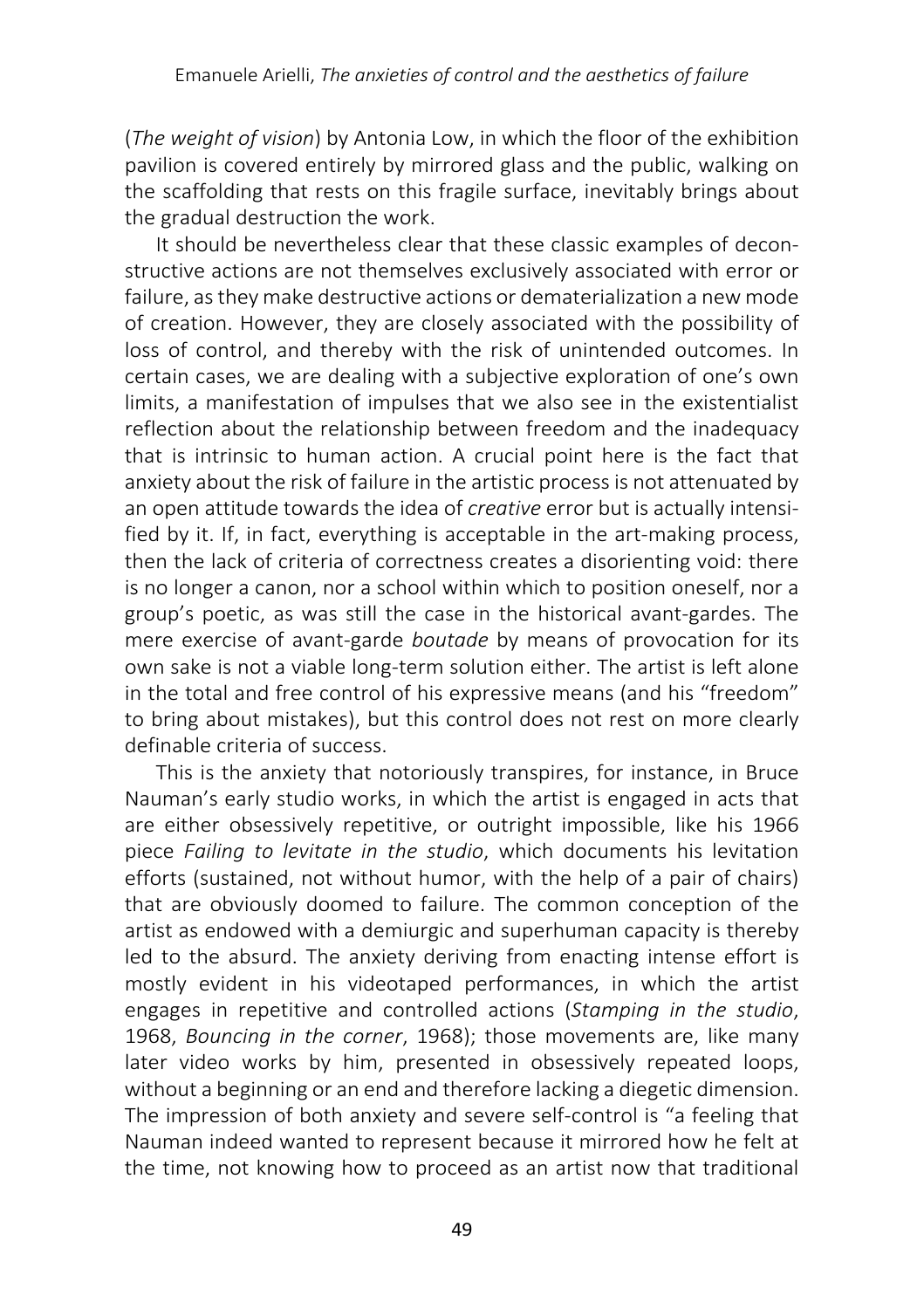routes such as painting and sculpture had become artistically impossible" (van Rossem 2017). As in Beckett's works, to which Nauman feels a profound affinity, the action is reduced to indefinite meaningless repetitions, inconclusive gestures that lead to nothing and in which the subject is imprisoned without possibility of escape. Failure here includes also the last stage of the pragmatic chain of actions, namely the successful viewer's fruition: the *Slow angle walk (Beckett walk)*, 1965, lasts more than an hour and is projected in a loop. How many viewers, we might ask ourselves, usually watch the entire film? This is what probably happens in many artistic experimentations exploring the extreme cinematic slowdown or its total stasis (Remes 2015), as in Andy Warhol's anti-films which can last hours (*Sleep, Empire*, 1964) or in Douglas Gordon's *24 hour Psycho* (1993), in which Alfred Hitchcock's movie is appropriated and slowed down to the point of lasting a whole day. In these operations, the full fruition of the work by the viewers is inevitably thwarted and made almost impossible.

The total subtraction from the public gaze marks the breakdown of the expressive and communicative nature of art, like in Daniel Buren's *Closed show* (1968), in which the gallery doors of the artist's exhibition are sealed or in Robert Barry's *Closed gallery piece* (1969), an exhibition to which the letter of invitation reveals that "during the exhibition, the gallery would be closed". Similarly, Maurizio Cattelan's early works resorted to the *boutade* of the non-exhibition, as in his first solo show at a gallery in Bologna, in which the artist eluded the obligation to exhibit his works by leaving only a "come-back soon" sign (*Torno subito*, 1989), and *Una domenica a Rivara* (1991), where Cattelan escaped the building that was supposed to host his exhibition by leaving 12 meters of knotted sheets hanging from the window. In *Another fucking readymade* (1996), Cattelan showcased wrapped works stolen from a different exhibition in an adjacent gallery in Amsterdam. As curator Nancy Spector reveals: "The theft was a 'survival tactic': it usually takes him six months to produce a new work, but since he had been given only two weeks for the show, he decided to take the path of least resistance. It was the quickest and easiest thing to do". The jester attitude of those stunts would be actually the manifestation of a deep-seated anxiety of failure: "my early work […] was really about the impossibility of doing something. This is a threat that still gives shape to many of my actions and work. I guess it was really about insecurity, about failure. We can have a chapter here called Failure" (Spector 2003: 26; Spector 2011).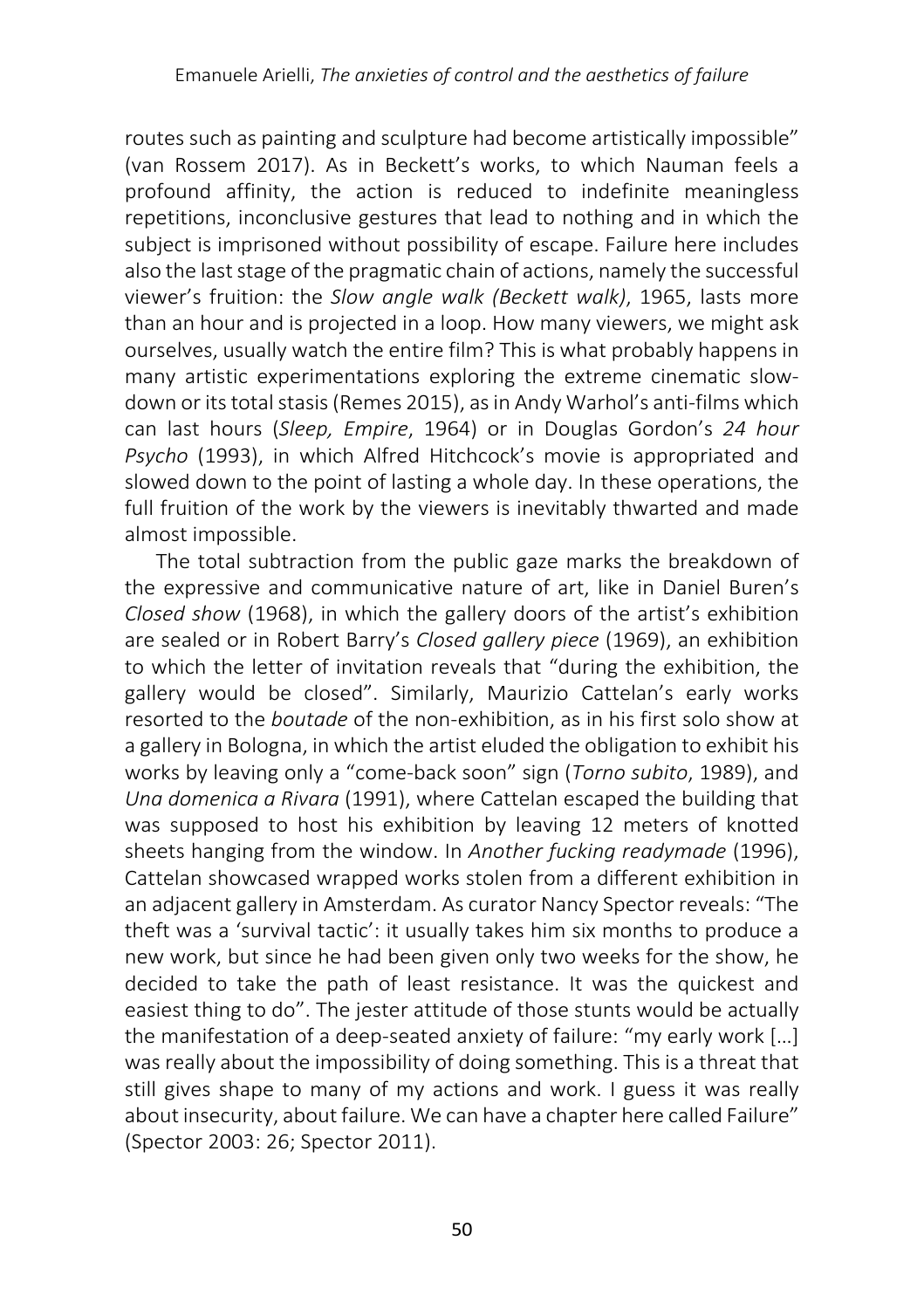#### *Mistake, failure and "system error"*

As we mentioned earlier, avant-garde experimentalism and freedom from aesthetic constraints condone "mistakes", or even support them, but this does not free one from the risk of failure, which remains a peculiar obsession in contemporary art. To make this point clear, it is important in this context to distinguish the notion of failure, i.e., not managing to accomplish something, from that of mistake, i.e., doing something wrong. The two notions have many points of contact and semantically overlap<sup>4</sup>, but I would like to focus on the following crucial difference: while in both failing and mistaking the subject loses control over a course of action, only mistake (at least, in its true meaning) presupposesthat the subject should in principle be in control. Plainly told, if I cannot play the piano, I cannot make mistakes in performing a Chopin piece on it, I just *fail* to do so. Only from a certain assumed level of proficiency, it is possible to attribute the possibility of making mistakes. While the error could be the product of a mishap, a slip, an oversight, a momentary lack of attention, however, it is considered a mistake because it is contingent or accidental, not systemic or permanent: when I make a mistake (something "escapes" my control) it is assumed that, in similar circumstances, I will be able to avoid making it again (unless the error does not prove to be "productive" and is therefore chosen as a preferable course of action). Only against the backdrop of controllability (and thus mastery) can errors be made, and only against a set of normative assumptions of how things are supposed to be done, something that was not done as expected can be then regarded as a mistake.

This does not mean that, on the contrary, failure concerns just uncontrollable and impossible actions for the subject, but as many of the art examples we saw above illustrate, failure distinguishes itself by the idea of failing *despite* controlled and careful effort. This idea is crucial in any cultural tradition, lying at the heart of any *quest*-based narrative and tragedy, that is, any representation of human deeds and actions driven by a desire, an intention, and effortfully oriented toward a goal attainable by overcoming obstacles. The individual fails at the moment in which a goal she has set for herself, or that she has been assigned, ends up being

<sup>&</sup>lt;sup>4</sup> Mistakes can cause failure (by committing many mistakes in a task, I ultimately fail in fulfilling it), but they are neither sufficient (I can make mistakes, but nonetheless succeed in a task), nor necessary (I could make no mistakes whatsoever, but still fail at the end).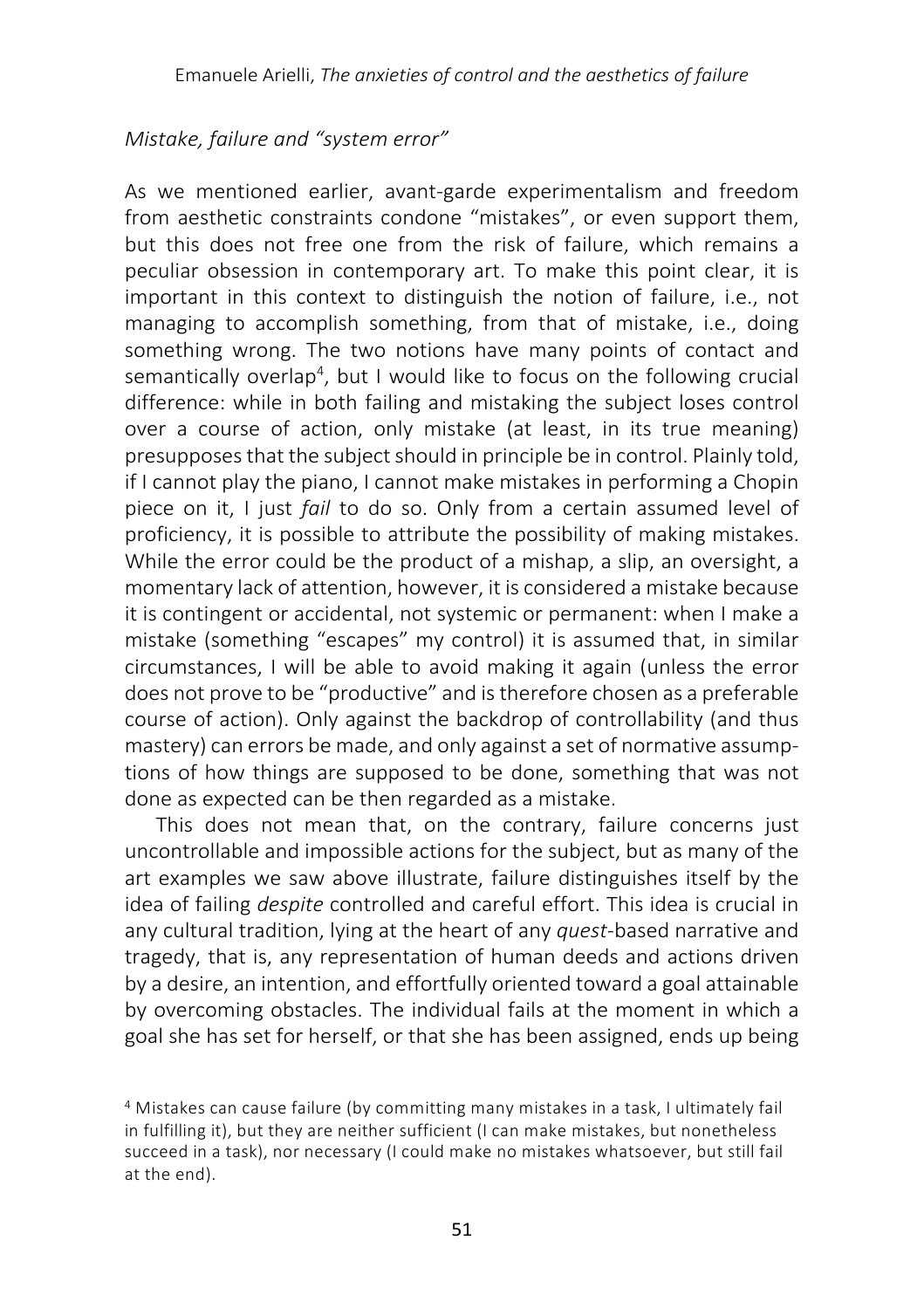unfulfilled, but she can also fail when not committing any trivial error, since failure can be the product of circumstances beyond her control or, from an existentialist perspective, because it is simply the signature of any human endeavor. A hero *tragically* fails because of bad luck, unfavorable odds, higher powers(malignant gods) or own deep character flaws: rarely do we have tragic narratives in which the protagonist simply commits a mistake, if not as a manifestation of character flaw. Bad outcomes done to mere mishaps or distraction could not be the basis of tragic stories, but rather of comedies.

A mistake is in fact a situation in which one makes x instead of  $y$ where y was supposed to be done – as a consequence of carelessness, weakness or wrong beliefs. An error presupposes the existence of a course of action that is regarded as correct and expected to be chosen. This presupposes that an error could be avoidable in principle, and that otherwise a person could and should have prevented it. Conversely, if an individual *cannot* act correctly – prevented to do so by unsurmountable events that overwhelm him (or by a character flaw he cannot overcome) – then one cannot properly speak of mistake.

It has to be noted that in this attempt at conceptual clarification of the notion of mistake, the possibility of productive or creative error is not ruled out, for example, in all cases where error leads to fortuitous accidents, serendipity, breaking out of old patterns, and allows for innovative experimentation (Bertinetto 2016). The generative idea of proceeding by "trial and error" is hereby preserved. But we want to focus on the most direct meaning of mistake, the one that associates it with the idea of something one should not have done or, once committed, would not do again as a consequence.

A further aspect of the difference between failure and mistake is the emotional nature of these experiences. In failure we have a complex affective range that can embrace anger and disappointment, which are the feelings taking hold when something was supposed to occur but did not, but also grief and melancholy. Failure is in fact also intimately connected with a sense of loss (to *lose* means both to suffer a loss, as when something goes missing, and to fail), and grief binds us to the past, becomes part of the narrative defining our history and thus our identity. While failure is linked to a tragic (and sometimes heroic) sense of defeat and grief, on the contrary the affective quality of a mistake is more mundane and fleeting. Failure could become *sublime* (also aesthetically), when the subject is put in front of unsurmountable odds (I can say to have "tried my best" and still failed), while mistake, presupposing the subject's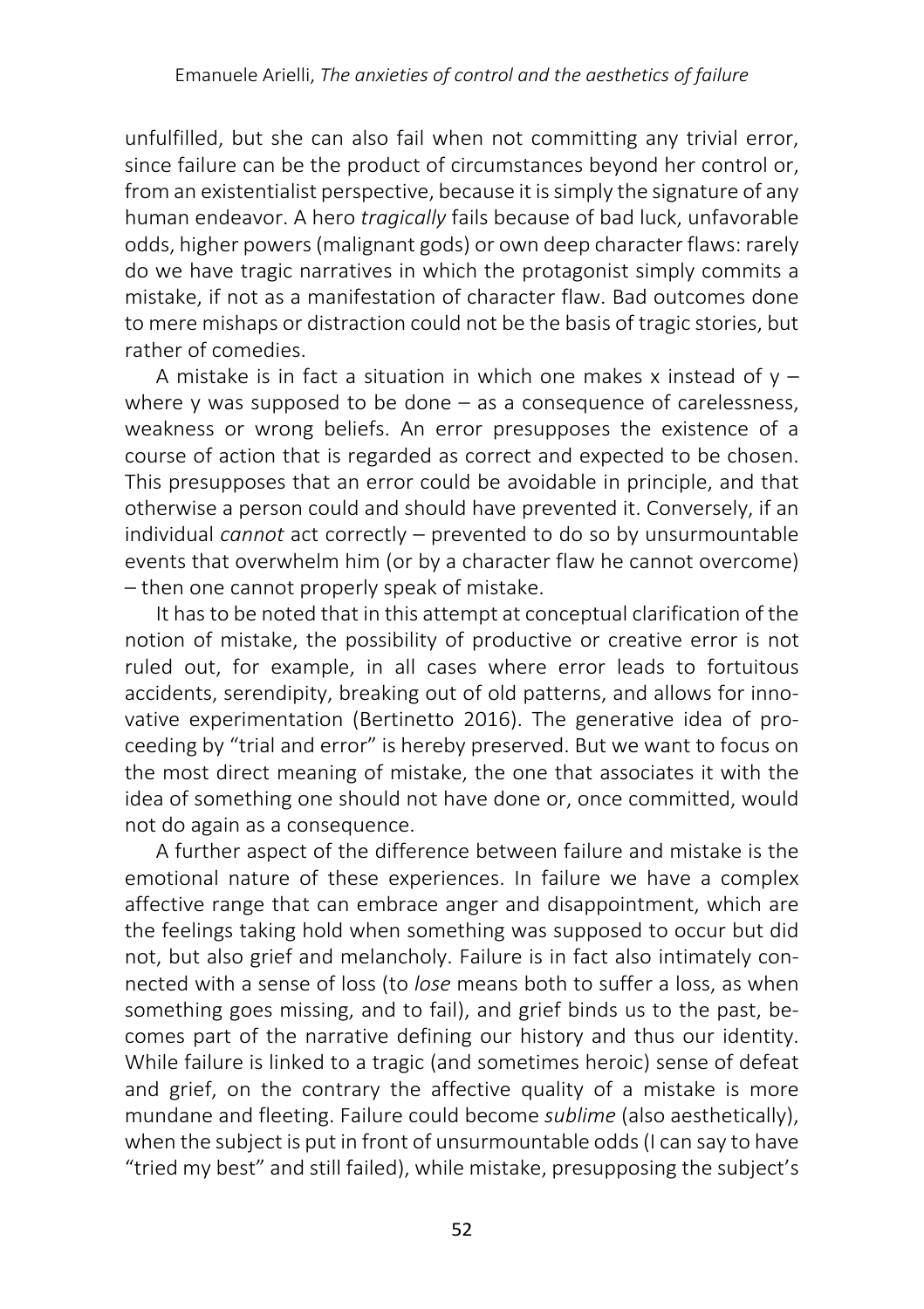control, is rather linked with a sense of shameful embarrassment. On one side, "You made a mistake" sounds less serious than "You failed". However, while we consider failure a possibility that may be inherent in our actions (as are human activities such as games or sports, which are essentially defined by the possibility of failure), a mistake is on the contrary something that weights more on the side of self-responsibility. A mistake could be even more shameful than failure and the anxiety toward the responsibility of avoiding it could be more excruciating, as is the case of a football player causing his team's defeat because of an oversight, like an own-goal, and not because of the supremacy of the opposing team. "You made a mistake" means therefore also: we expected you to avoid doing that error, since you are supposed to have the capacity and the knowledge to do so.

According to the terminology of the behavioral sciences, a "systematic" error, i.e., something that the subject cannot in principle avoid committing, is not really a mistake, but rather a bias, over which we do not have control and cannot otherwise avoid by choice, being it a tendency inherent in the structure of my decisions and actions. In this sense, a bias is more similar to a state of intrinsic failing. In a nutshell: error is the result of *contingency*. The absence of contingency would instead be a state in which for structural reasons, environmental constraints or individual's intrinsic flaws, breakdown ends up occurring as a persistent tendency, it is a "system error", which is instead a condition more akin to failure.

As a matter of fact, I can also speak of an error committed by an inanimate system, for example when I speak of a genetic "transcription error" (which, among other things, can be evolutionarily advantageous) or an error in a computer operating system: in both cases it is defined as such because it is contingent with respect to the structure of the system. This consequently presupposes a normative assumption about how the system should *normally* work. Similarly, we presuppose how a subject should normally behave if the accidental causes of its mistake were removed. Failure and mistake are not to be considered as two disconnected categories altogether, rather we can see a continuum between those two poles, depending on whether or not we attribute to a subject a counterfactual controllability – and therefore responsibility – of the contingency that generates the failure/mistake. This is an issue which is widely debated also in the context of legal theory (Simons 1990): an individual who commits an inadvertent mistake – for example, dropping a vase from a balcony and injuring a bystander – may be held culpably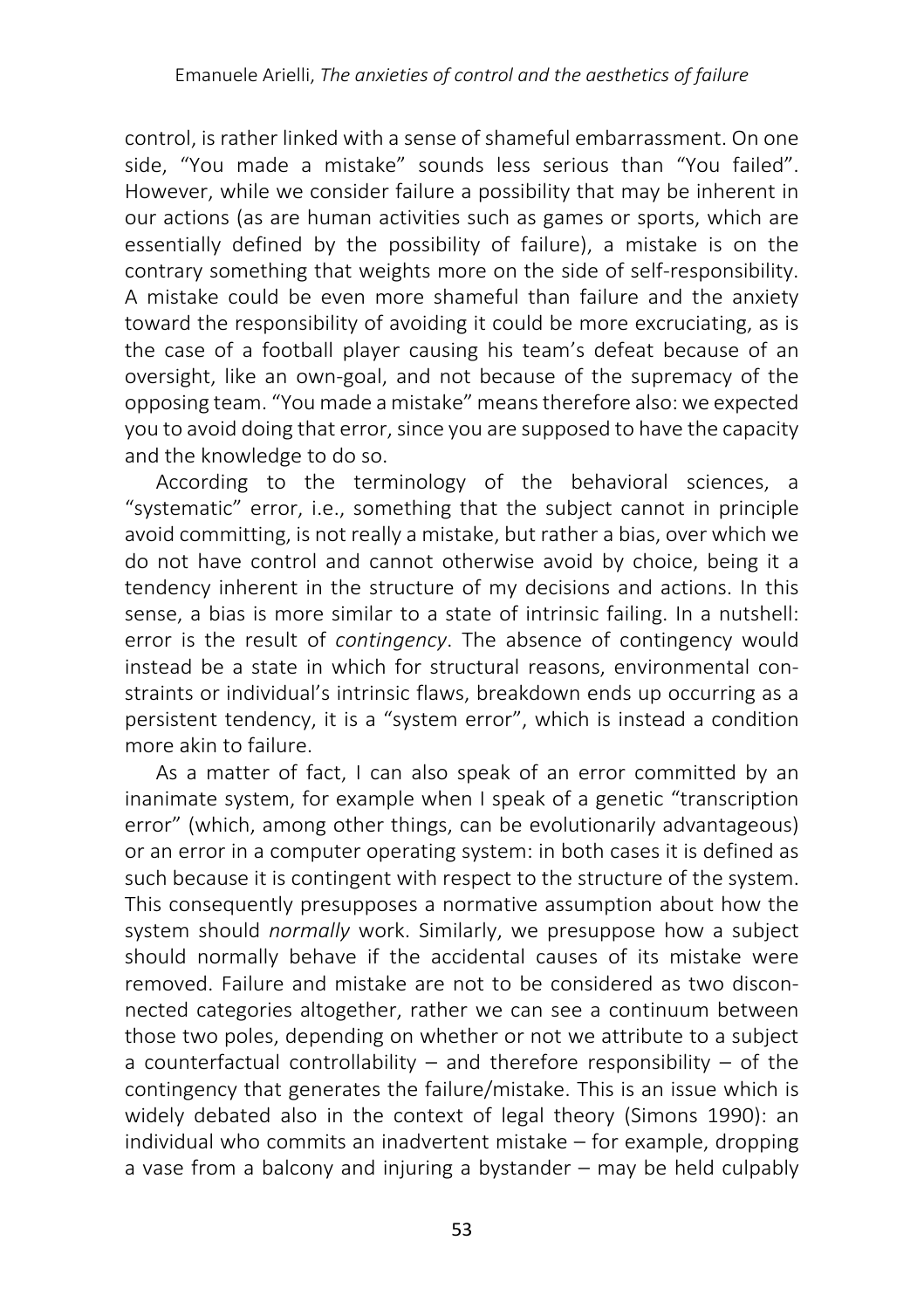reckless, but if the cause of the mistake is systemic – because the balcony sill has a faulty construction, causing the damage – it is no longer a contingent mistake caused by the subject's act, but rather a *systemic failure*.

### *The anxiety of control*

If failure could be traced back to the tradition of heroic or tragic defeat in front of adverse odds (failing *despite* effort), *mistake* on the contrary means doing something wrong that one is expected to be able – at least in principle – to control. However, it is the problematic tendency in conflating the two notions that give us some clue in understanding the curious transformation of the "aesthetic of failure" into the corporate catchphrase pointed out at the beginning: the fashionable "Fail again. Fail better" rhetoric. In the latter, failure is seen as a desirable and positive stage of growth and resilience, which is out of place with the idea of failing *despite* effort and the complex affective elaborations that loss and defeat carry with them. The reason lies in the fact that in this interpretation, *failure is conflated with mistake*, or failure becomes mistake, since its value lies in the information we can extract from it in order to correct and overcome it in the future. But "failing again" is not understood in Beckett as a suggestion for a positive improvement in order to overcome the error, it is rather, if any, a *staying* in the failure, not going beyond it; in the Beckettian perspective one can only keep on failing, one is caught in the cycle of "not succeeding", with no way out and despite all efforts: "I'll fail worse again, fail still worse again" (*Worstward Ho*). Consequently, the aesthetics of failure investigated and implemented by the abovementioned avant-garde experimentations is diverted into a reinterprettation of failure as a stage that needs to be overcome for the sake of selfoptimization. In today's dominant interpretation, failure is something that needs to be effectively taken care of, in line with a so-called "solutionist" worldview (Morozov 2013), which holds that for every human problem or crisis it is always possible to deploy an efficient (and mostly technological, medical, and political) solution. The past is not something we have to linger on, but something from which we extract information useful for improvement. Failure, in a word, becomes akin to mistake, something that needs correction.

Failure as a condition in which to linger is frowned upon also in its affective aspects. Recent debates point out how excessive grief and sense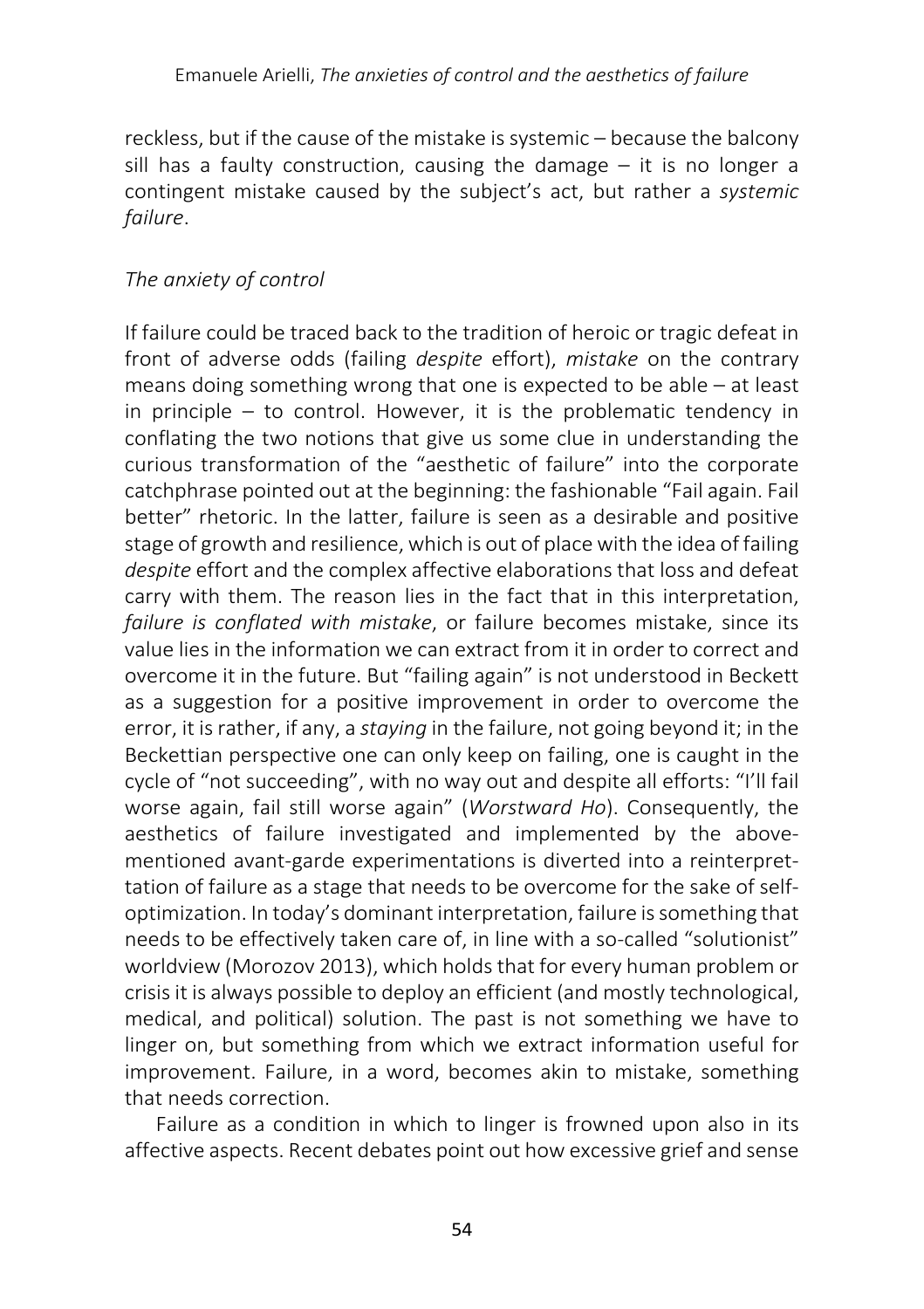of loss, as well as thinking too much about what was failed and lost, is a fundamental human experience that has been progressively pathologized in contemporary psychiatry and the corporate world, as it is not compatible with social expectations that require an individual to rapidly return to a well-functioning state. Loss and failure need a quick "fix": lingering on and becoming attached to past drawbacks should be overcome without affective residuals (Brinkmann 2018). *Failure as mistake* places us rather in a state of concentration on the particular, of focusing on the detail, on the avoidance of errors that needs to be corrected. If failure-originated grief, sense of tragedy and melancholy are pastoriented emotional states, the affective connotation of future orientation is anxiety, the need to increase control and avoid mistakes. Anxiety of control and obsessive mistake avoidance paradoxically go hand in hand with the modern "Fail again" culture, insofar as the individual is urged to embrace errors, for which she is anyway responsible, as they are useful for her personal growth. From this perspective, the artistic practices discussed here, which reflect on, describe or perform failure, constitute a warning against reducing the category of failure to that of mere error. Failure can be structural, the result of social or political circumstances, or it can be an existential condition that cannot be shrugged off through a process of self-optimization. Artistic experimentations around the "aesthetic of failure" keep a critical attitude toward the general mindset defined by the anxiety of control and obsessive mistake avoidance that seems typical of our current times.

Some concluding, general remarks: in an era of postmodern liquidity, as Zygmunt Bauman would call it, the individual is indeed endowed with an unprecedented freedom that nevertheless places him in a state of disorientation and burdens him with full self-responsibility. In other words, the individual, being free, is also responsible – or guilty – of the mistakes he commits. This is, for example, Renata Salecl's (2010) conclusion when she speaks of the "tyranny of choice", i.e., the condition in which the thought of self-determination only amplifies the oppressive sense of being solely responsible for one's own failures, keeping the subject from looking for the "system errors", namely the wider reasons that extend beyond the individual and the scope of his actions. Maximum freedom (to commit errors) coincides with maximum responsibility (to control the errors autonomously) and the individual is committed to the micro-management of his own mistakes. The culture of "putting oneself out there", of trying and failing, of making mistakes and learning is coupled with a constant anxiety of failure/mistake. Freedom is overturned into a hidden drive for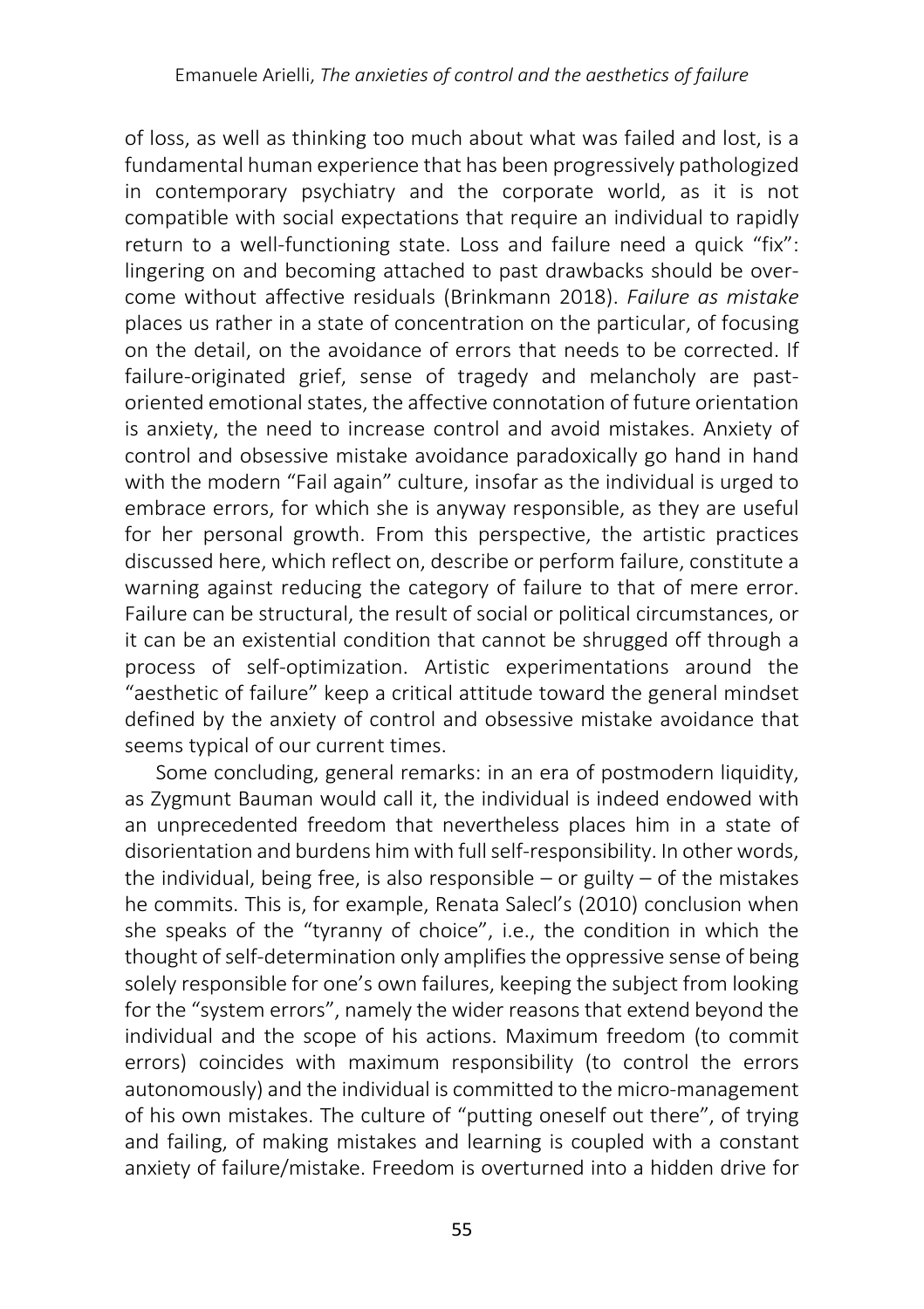constant self-exploitation and the resulting state of "burnout" (Han 2010; Sennett 1998).

The "aesthetics of failure" of the conceptual operations of the 1960s – with their absurd and dead-end acts – provocatively anticipate the paradoxicality of actions doomed to failure, while trying to bring this condition to a visible representation. Such performers are reminiscent of the characteristic protagonists of modern-day working conditions that are frequent objects of social commentary: as in Ken Loach's movie *Sorry we missed you* (2019), the protagonist is inevitably led to make mistakes under the pressure of unrealistic performance expectations of his workschedule. He is in a condition of *failing despite effort*, like in the selfdefeating performances of the conceptual artists previously examined, yet here there is the difference that failure is not acknowledged as such, but is deceptively reframed as personal mistake.

Performed failure as an aesthetic strategy is therefore by no means a celebration of mistake as a practice of one's own resilience or as a training ground for self-optimization, but tries to put the impossible into action, at least within the paradoxical limits of its performability. It stands as something that cannot be overcome and erased, a condition that must be acknowledged. Failing as an aesthetic category acquires a redeeming existential quality, with a significant human and social message, yet a message that, as we have seen in its contemporary misinterpretations, likewise remains exposed to the risk of not succeeding.

Bibliography

Ader, B.J., *Interview*, "Avalanche", n. 2 (1971), pp. 2-3.

Adorno, T.W., *Notes to literature* (1965), vol. 2, New York, Columbia University Press, 1992.

Adorno, T.W., *Aesthetic theory* (1970), London, Routledge and Kegan Paul, 1984.

Adorno, T.W., *Trying to understand endgame* (1961), "New German Critique", n. 26 (1982), pp. 119-50.

Beckett, S., *Worstward Ho*, New York, Grove Press, 1983.

Bertinetto, A., *"Do not fear mistakes – there are none": the mistake as surprising experience of creativity*, in M. Santi, E. Zorzi (eds.), *Education as jazz: interdisciplinary sketches on a new metaphor*, Newcastle upon Tyne, Cambridge Scholars Publishing, 2016, pp. 85-100.

Boltanski, L, Chiapello, E., *The new spirit of capitalism*, London, Verso, 1999.

Brinkmann, S., *A society of sorrow: the constitution of society through grief*, "Distinktion: Journal of Social Theory", n. 20 (2019), pp. 207-21.